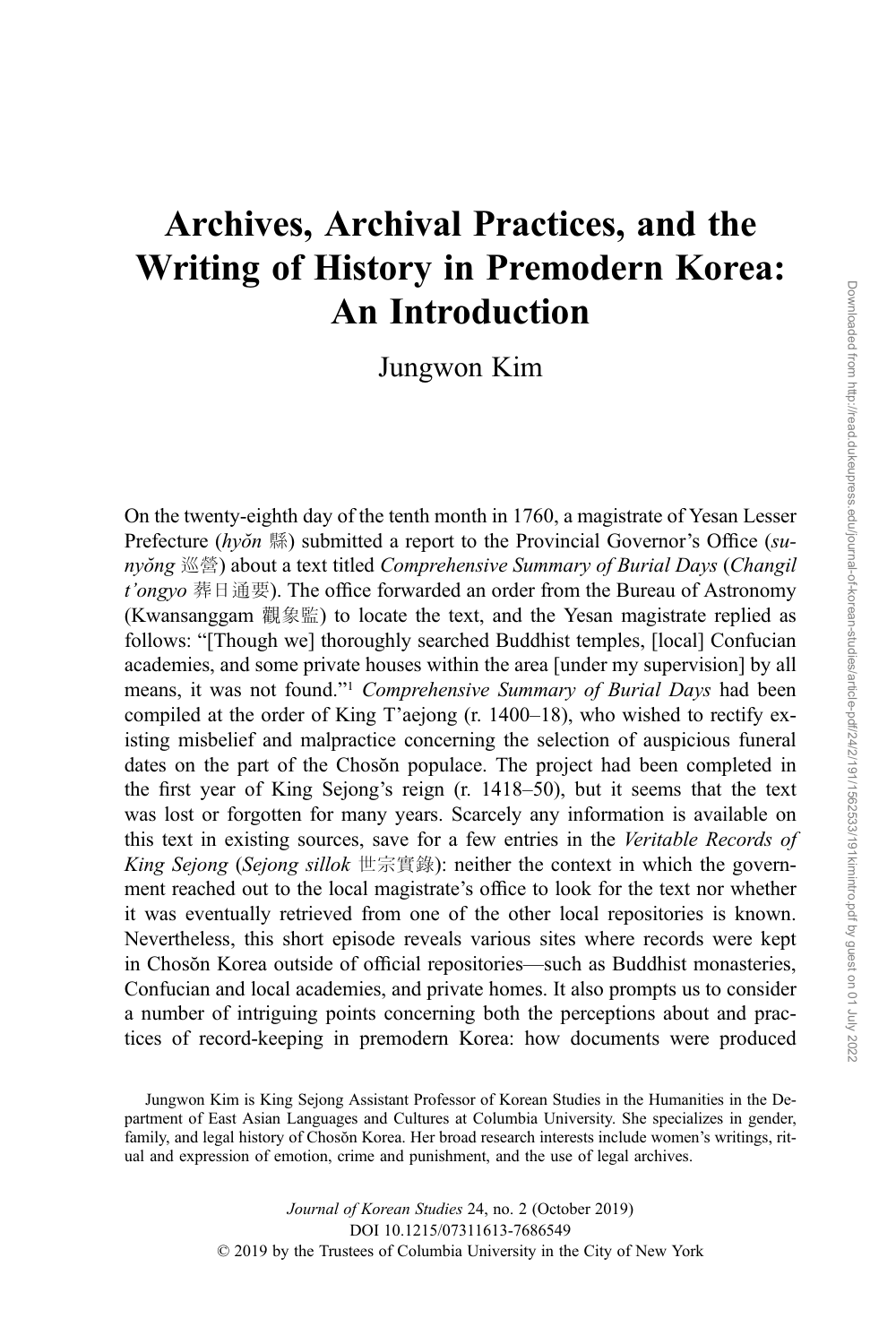and processed, where they were housed and preserved, and how they arrived in the current archives for scholarly access—the fundamental questions that are, in turn, intimately linked to the nature and use of primary sources in historical research.

As several authors of this special issue aptly note, the term archive as it was understood in nineteenth-century Europe does not fully describe the recordkeeping practices in premodern Korea—either in the sense of lacking an organized state institute<sup>2</sup> or in the sense of the differing or divergent documents stored at central, local, or private sites. Although a sophisticated practice for preserving documents existed in premodern Korea, there were no archives that qualified as "the conceptual and procedural framework of what is considered to be 'true' archives" in modern construction, fulfilling instrumental principles such as provenance and the original order of the materials contained.3 As elucidated in the articles by Sem Vermeersch and Sixiang Wang in this issue, the vast collections of documents that have survived in contemporary libraries, institutions, and other repositories in Korea, such as the Kyujanggak and Jangseogak, are "processed records" rather than intact original ones, and hence are in a strict sense "secondary" documents—that is, products crafted through the rigorous processes of sorting, copying, editing, and compiling of original documents into a bound collection. In this sense, documents inherited and preserved in such locations are not always impartial and can hardly be recognized as "legitimate archival sources," which thus sets the premodern Korean practice of record-keeping apart from Western archival practice.

This nonexistence of European standards for "archives" in premodern Korea, however, does not mean that that there was no "archival practice" prior to the emergence of national archives in modern Korea, precisely because "the history of archiving can be studied as early as the written record itself."<sup>4</sup> Thus, despite the fact that archives as the institutions in Ranke's definition never existed, compelling evidence testifies to a range of activities involving certain techniques, forms, rules, and regulations for managing and preserving records formally legislated during the Chosŏn dynasty (1392-1910)<sup>5</sup>—the set of record-keeping procedures distinctively developed and deeply embedded in both existing and changing sociopolitical contexts of Chosŏn rule. Notwithstanding the elaborate steps involved in compiling official histories such as the Veritable Records of the Chosŏn Dynasty (Chosŏn wangjo sillok 朝鮮王朝實錄)<sup>6</sup> examined in several articles here, production of huge numbers of tŭngnok 謄錄 (the transcribing of original documents into a form of bound book) for various governing and diplomatic purposes in fact reveals a very different perception of records and attitudes toward recordkeeping in Chosŏn Korea that developed along with historical contingency.

Moreover, the relationship between the categories of records and archives was not always lucid but "complex and fluid in the early modern period."<sup>7</sup> While archive theorists distinguish records (documents created and maintained by institutions for immediate utility) from archives (collections preserved for posterity by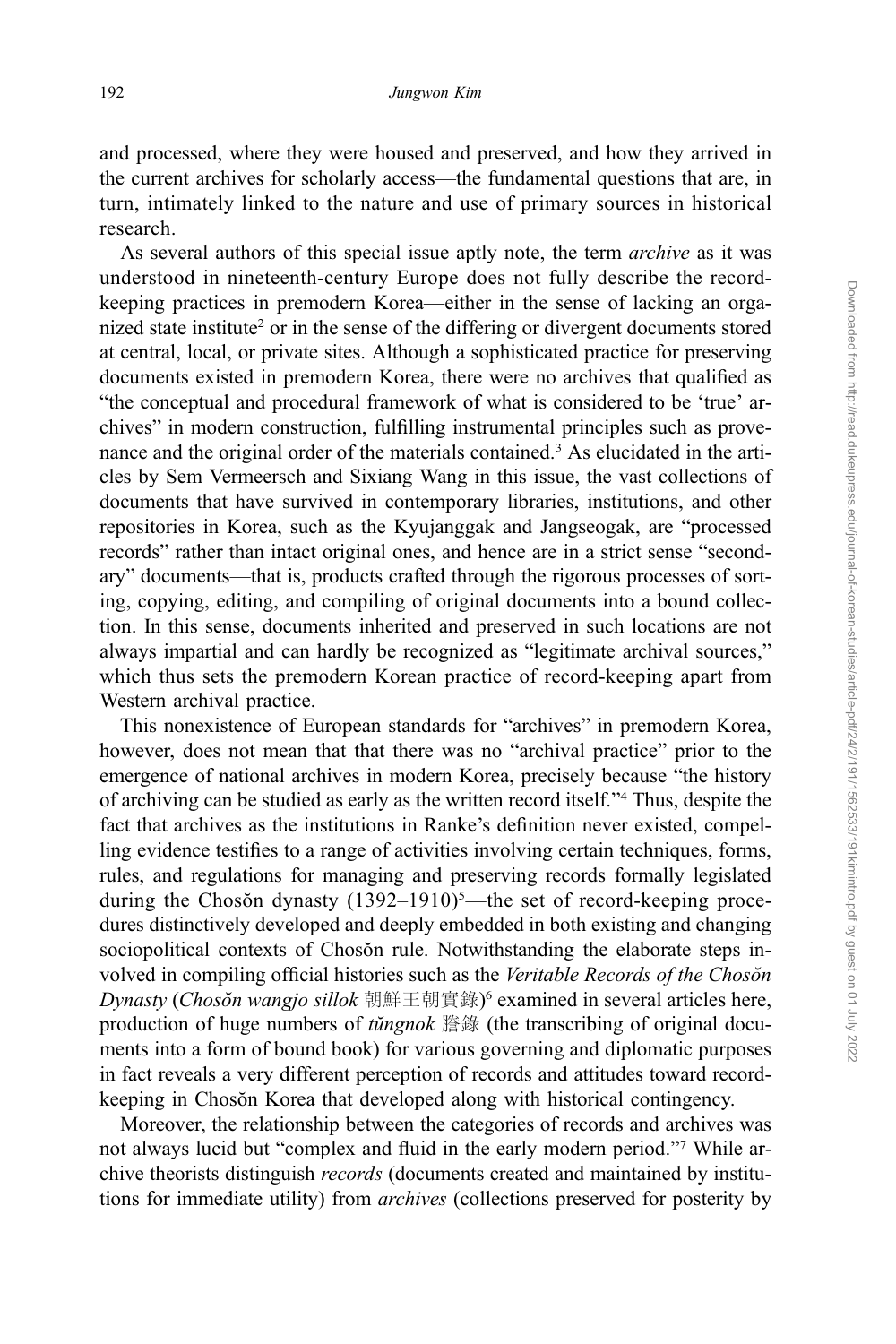scholars in the field), as Alexandra Walsham notes, "both were used in a more expansive sense [in early modern culture]: they were deployed interchangeably with other types of depository and document in which information, knowledge and memory were stored, including libraries and museums and the collections of manuscripts, books, maps and objects that comprise them."<sup>8</sup> Walsham further points out that what was contained in some archives could be materials unrelated to bureaucratic purposes or unworthy of permanent preservation, whereas libraries often housed materials "obtained for the purpose of preserving the past" for historical research.9 Therefore, if we take what Walsham frames inclusively, rather than confining ourselves to the restrictive notions of "archive" and "record," then the patterns that can be broadly captured as "archival practice"<sup>10</sup> are clearly seen in premodern Korean record-keeping—namely, the recurring activities of creating, organizing, reproducing, and preserving records.

While the essays contributed here cover multifarious record-keeping practices on the state, family, and literary textual levels, the production and preservation of records at the local level is hardly discussed, except briefly in Vermeersch's essay. As Antoinette Burton contends, archives are "by no means limited to official spaces or state repositories."<sup>11</sup> In fact, the Chosŏn state witnessed burgeoning record production at the local level, primarily for administrative and judicial use.<sup>12</sup> Instead of retaining the original documents, record-keeping was done mostly by copying the originals (as in tŭngnok), despite the fact that a number of repositories were built to house a variety of materials.<sup>13</sup> For example, the report of the magistrate of Yesan Lesser Prefecture to the Provincial Governor's Office mentioned previously was also preserved in the form of a handwritten transcription of the original report (tŭngnok) included in the bound collection in which all sort of documents were exchanged among magistrates, provincial governors, and kings and officials of the central government—after being assembled, mostly in chronological order, during a given magistrate's tenure in Yesan. As occurred at the state level, the decision over what was to be saved, inventoried, copied, and retained was a crucial component of record-keeping at the local offices.14 Nevertheless, the rationale behind the Chosŏn's preference for copied documents over original documents remains shadowy, possibly pertaining to the preciousness of paper or, alternatively, to what Ann Blair sees as a strategy for coping with "information overload."<sup>15</sup>

The articles collected in this special issue explore a range of premodern Korean cultures of documentation and assess record-keeping in various different contexts, from institutional and official to private and informal. Underlining process over product, all authors carefully consider inquiries rarely posed among scholars of premodern Korea: why records were created, copied, edited, and preserved, as well as how and by whom they were organized and used. Examining the political, ideological, religious, and social and cultural circumstances in which recordkeeping occurred, these scholars complicate the linear tradition associated with archives as static institutions and investigate the impulses that fostered the spread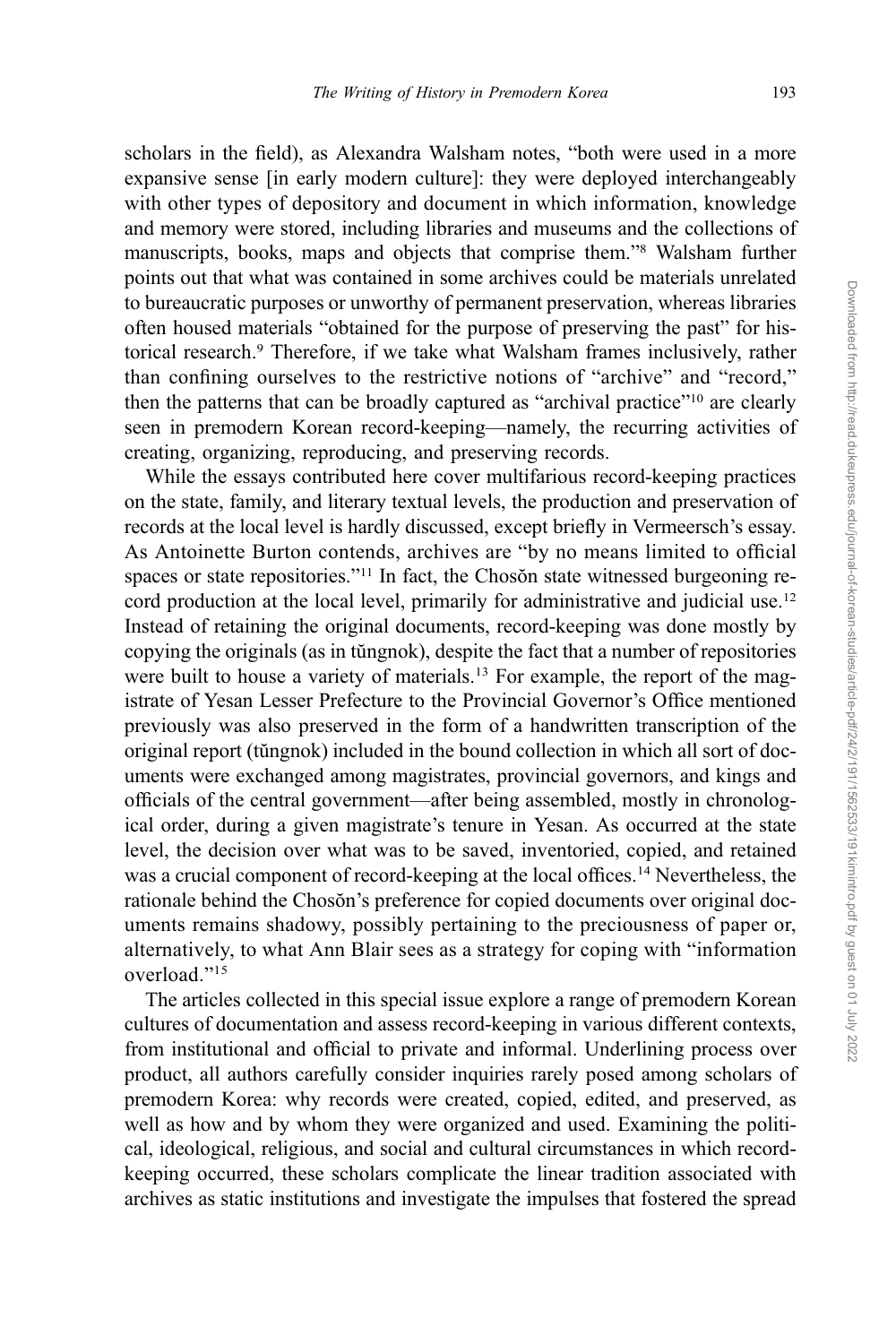of specific premodern Korean record-keeping practices, which were in turn ultimately connected to the formation of modern archives that have critically affected the course of existing historical scholarship.

The first set of three articles in this issue considers archives and archival practice as both the nature of knowledge and the practice of history making. Starting with demystifying the notion of "archives" in the premodern Korean context, Vermeersch's essay confirms the nonexistence of premodern Korean archives while adeptly sketching the cluster of historiographical frameworks on archives. However, since perceiving the presence or absence of "archives" is very much an exigency of history, Vermeersch urges us to rethink an existing approach to the premodern record-keeping culture beyond the frameworks of either Eurocentric or Sinocentric. The vast collections of "processed" records, or what he calls "metaarchives," used in history writing and administration invite us to contemplate fundamental questions about the employment of such methods, as well as to understand premodern Korean perceptions of and attitudes toward documents, preservation, and historical memory.

Using the concept of "culling," Graeme R. Reynolds's essay investigates the political nature of archives and archival practices that was systematized in the first few decades of the Chosŏn dynasty. The historic event of dynastic transition from the Koryŏ dynasty (918–1392) to the Chosŏn compelled the newly established state to include the inheritance, recreation, and utilization of inherited repositories and documents from the previous state as part of restructuring the government. Besides practical pressures for governing and legislating, Reynolds underscores the intimate relation between writing official history and political power in the formation of early Chosŏn record-keeping. Just as the political ambition to consolidate power could be facilitated through the active collection, control, and use of documents, so the early Chosŏn rulers curated the collections of records to meet their own needs, which had a lingering impact not only on the shaping of knowledge, but also on memory-making through history writing. The intervention of record-keeping by destroying and preserving, Reynolds argues, also broke with the past, which was "the necessity for legitimation of the new regime."

Picking up the thread of the previous two articles, Sixang Wang interrogates the status of compiling diplomatic documents as archives within the logics and practices of record-keeping at the Chosŏn court. Wang pays close attention to the definition and creation of the Chosŏn diplomatic document, explicating different genres of documents used in the practice of diplomacy. The manifest Chosŏn practice of record-keeping—tŭngnok—also applied to its administration of diplomacy, along with a series of ritual protocols associated with the envoy reception ceremonies, resulting in extensive diplomatic records. The creation of the Assembled Reference of Unified Writing (Tongmun hwigo 同文彙考) occurred in this context, Wang shows, because it was a reorganization of the various tŭngnok stored at the Office of Diplomatic Correspondence and became an authoritative reference. Wang further asserts that diplomatic documents were produced,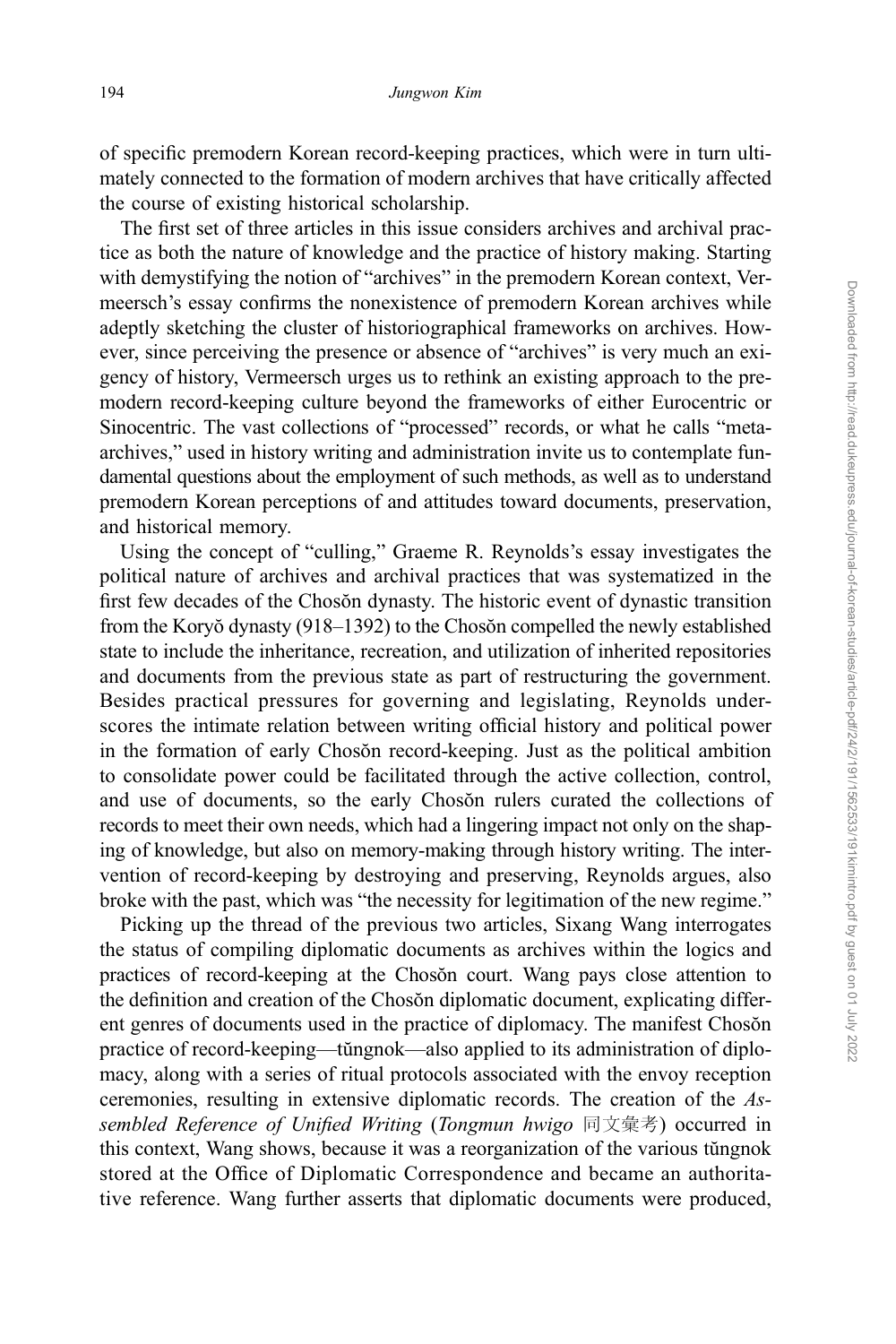used, and compiled both as products and instruments of diplomacy, and that reading them as instruments of knowledge intimately connects to a cultural and epistemic history of premodern Korean diplomatic practice.

The next two articles, by Sung-Eun Thomas Kim and Franklin Rausch, focus on the interrelated issues of archival power and its influence on forming contemporary historiographical knowledge of Buddhism and Catholicism—both of which were largely regarded as heterodoxies threatening the orthodox Confucian ideology during the Chosŏn dynasty. These two articles exactly echo the question of how histories of the archive shaped histories written from the archive. Kim's article describes how Chosŏn archival culture has continued to imperatively mold the intellectual path in the scholarship on Korean Buddhism. Kim takes the Chosŏn wangjo sillok—which are overridingly utilized and cited both to account for and to validate the repressive history of Buddhism under the Chosŏn state—as being far from "neutral repositories of sources" but rather "an ideologized historical product crafted by the Chosŏn royal historians." Kim notes that the Chosŏn state produced and archived records in accordance with the neo-Confucian ideology, pursuing historical ideals in Confucian society.16 Kim thus questions how far the officially compiled collections upon which scholars rely bear the imprints of ideological priorities and the prejudices of those individuals who created them. In thus problematizing heavy reliance on official sources such as the sillok in depicting the marginalized status of Chosŏn Buddhism, Kim calls for incorporating a wide range of unofficial records so as to offer nuanced narratives of Chosŏn Buddhist historiography.

Delving into the history of Catholic archives, Rauch starts with the powerful example of the *Silk Letter* and its transcontinental travels from a Chosŏn repository to the Catholic missionary archive in Europe, where it became the source for Father Charles Dallet's writing of Korean Catholic church history. Emphasizing the shift in the center of authority of Korean Catholic records from Europe to Korea following the postwar establishment of the premier Catholic archives known as the Research Foundation of Korean Church History, Rauch sheds fresh light on "the collaborative and international nature" of the Catholic records preserved in the late Chosŏn Korean Catholic archives. Such distinct characteristics of documents do not apply exclusively to their physical transmission but extend to the production of their narratives, since patterns of archival selection and collection were also shaped by tumultuous events such as a series of violent Catholic persecutions in late eighteenth- and nineteenth-century Korea. Furthermore, changes in the center of gravity of governing records affected the narratives of the history of Korean Catholicism: whereas the European missionaries highlighted heroic martyrdom in the face of state-sponsored persecution, their Korean counterparts tried to fit the martyrs into Korean national history, revealing the Korean Catholic archives as historically constructed sites that encompass complex relations between knowledge production and power.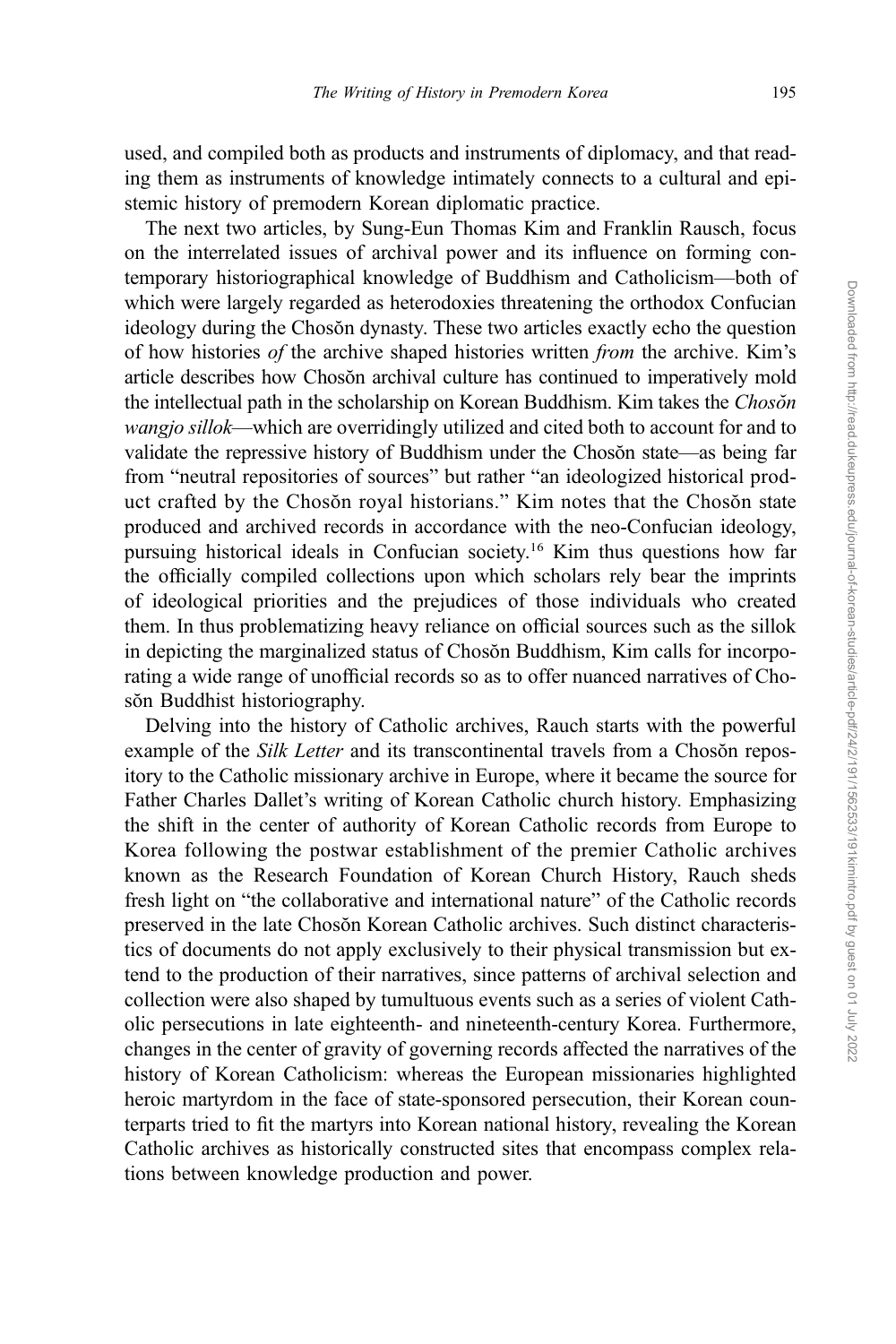Unlike other studies presented in this issue, the two articles by Ksenia Chizhova and Yuan Ye trace the trajectory and transmission of records that were not kept in so-called official, recognized repositories until they were incorporated into modern archives. Treating handwritten vernacular Korean letters as an alternative archive by casting light on women's centrality in epistolary vernacular space and familial memories, Chizhova moves the record-keeping practice of Chosŏn Korea beyond the realm of literary Chinese and male dominance. While these womencentered letters, inscribed in Korean vernacular, may not be accepted as legitimately historical materials, the activities of vernacular Korean album-making, which were integral to the Chosŏn elite family culture, constitute a kind of archival work that was carried on out of filial devotion and piety. Collections of letters archived as albums therefore emerge as critical sites for memory-making, as reflected in their survival in large numbers that have been transmitted, augmented, and preserved by later family members through the collaborative efforts of men and women alike. "Both as archival sites and as history-in-the-making,"<sup>17</sup> epistolary familial archives embodied collections of letters, and anthologizing them therefore rendered them historical materials in their own right. When they entered the modern era, however, their eligibility to be registered in public archives was disputed under the dominant view that marginalized vernacular Korean scriptural culture. As Chizhova aptly illuminates, the complex contours of "vernacular Korean archives" have nonetheless been modulated, along with changing political and cultural formations, throughout Korean history.

Finally, Yuan Ye's study focuses on the late Ming (1388–1644) Chinese vernacular short-story anthology *Exemplary Words for the World (Xingshi yan* 形世言, ca. 1632). The original text was lost in China but was discovered in the Kyujanggak Archives in Korea hundreds of years later, along with its Chosŏn rendition in Korean script (titled Hyŏngse ŏn) housed in the Jangseogak Archives in Korea. One might wonder what accounts for tracing the cross-border trajectory of the literary text Xingshi yan as a trope of record-keeping practice: on the surface, the subject seems to be most distant from the overall theme of this special issue of the journal. Nevertheless, Ye meticulously demonstrates how the study of the forming of this particular text and its transcultural transformation were closely interwoven not only with solving the textual origins of several Chinese vernacular anthologies, but also with the text's divergent reception and use.18 The revised order, edited content, and particular styles of writing detected among various editions of this text uncover the ways readers appropriated texts within the contexts of their own cultural backgrounds. Often subverting the intention of the original compilers, the cross-culturally shared text, transmitted through various repositories and archives, therefore came to be a cultural site for archiving the preferred knowledge in the early modern record-keeping practice of Chosŏn Korea.

Indeed, as a whole, this special issue of the journal delineates a vibrant and multidimensional archival landscape of premodern Korea that certainly had no "archives," yet firmly anchored record-keeping as an integral part of social, political,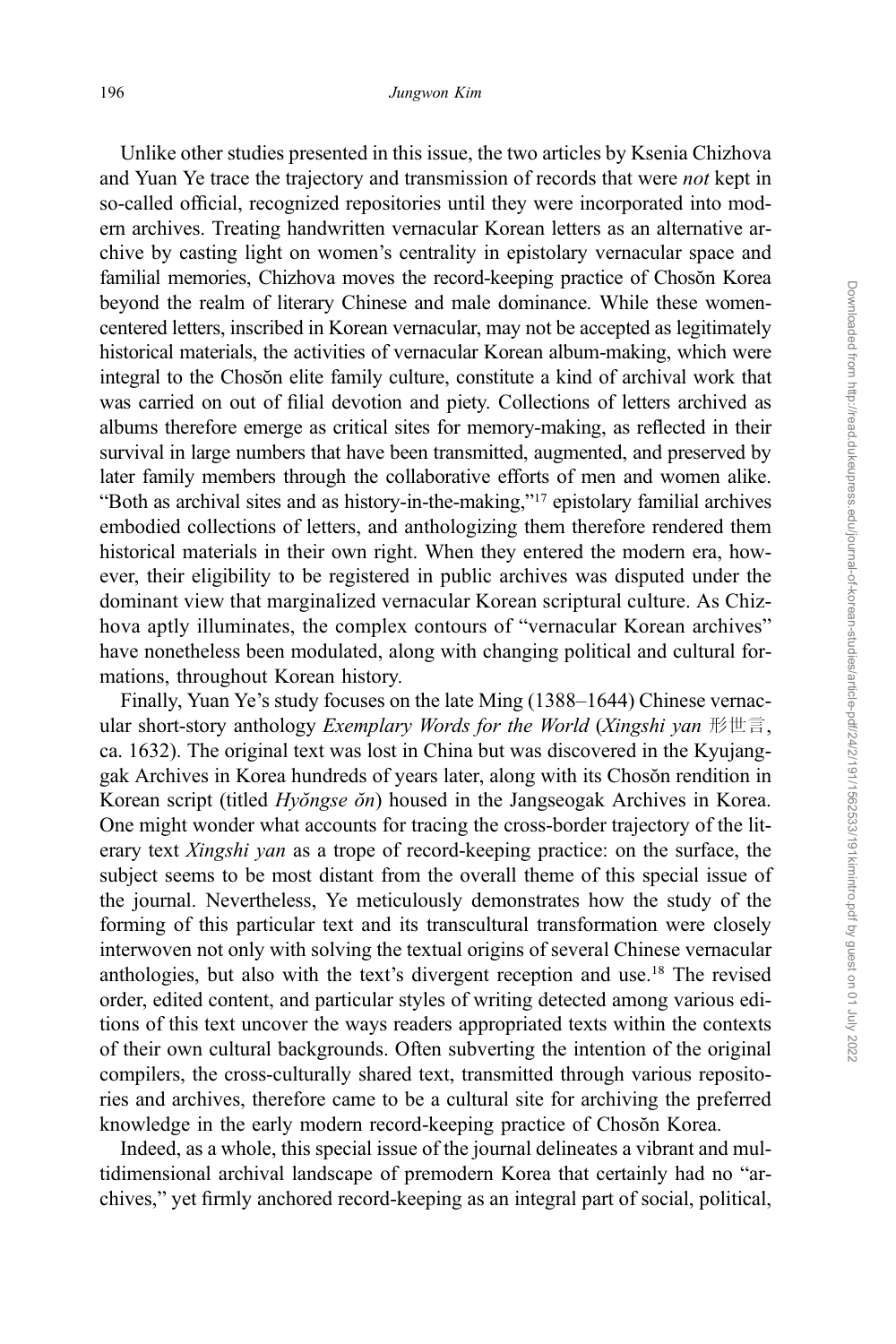diplomatic, intellectual, and cultural practice and life in Korean society. Given the convenience of collections in modern archives, scholars have tended to use them without attending much to how they were formed or how the documents housed there were transformed by the processes of selection, presentation, and reproduction that were involved in collecting them. In the present era of modern digital technologies, in which virtual "archives without walls" store innumerable records online,19 the same questions must be continually asked as digitized archives of various premodern materials provide scholars with a new, alternative approach to writing the history of premodern Korea.20

## **NOTES**

I would like to thank editor-in-chief Theodore Hughes, whose generous support of the study of premodern Korea made this thematic issue possible. Special thanks also to managing editor Jooyeon Kim for her seamless assistance and tireless work throughout the reviewing, editing, and production processes. Thanks, too, to Ji-Hyun Lee for her meticulous editing of style and romanization matters. This special issue of the *Journal of Korean Stud*ies originated as a workshop hosted and sponsored by the Center for Korean Research (CKR) and the Weatherhead East Asian Institute (WEAI) at Columbia University in May 2018. I thank all the participants, and especially the discussants, for providing thorough feedback and suggestions during the workshop. Finally, I sincerely appreciate the anonymous reviewers' critical reading and invaluable insights.

1. Osan munch'ŏp 烏山文牒, 248.

2. Scholars have demarcated the use of archives (plural) and archive (singular): the former are engaged by scholars in a wide range of disciplines as an extended metaphorical notion pertinent to "representation of collective identity or memory," whereas the latter "connotes an engagement with the physical presence of the archives . . . that transform the original archive into archives." Cook, "Archive(s) Is a Foreign Country," 601–2; Gilliland, "Afterword," 334–35. On this point, see also Sixiang Wang's article in this issue.

3. As Sem Vermeersch discusses in his article in this issue, it was Leopold von Ranke whose new model for historical research transformed the archive into neutral reservoirs of historical fact, and thus into the most important site for the production of historical knowledge. It is beyond the scope of this introductory essay to discuss a compelling body of massive literature that is devoted to explicating the concept of archives across disciplines over the last two decades. However, Vermeersch's essay devotes a section to reviewing major scholarship on archives and archival practice, including Jacques Derrida's famous Archive Fever. For an overview of archival discourse, see Manoff, "Theories of the Archive."

4. Blair and Milligan, "Introduction." On the historical trajectory of archival practice in Korean history, see Youn, "Archival Traditions in Korean History," 23–44; Palais, "Records and Record-Keeping."

5. The Chosŏn state codified records management policy at both the central and local level in The Great Code of Administration (Kyŏngguk taejŏn 經國大典). See Paek Sŏnhye, "Kyŏngguk taejŏn ŭi kirok kwalli kyujŏng," 95–140.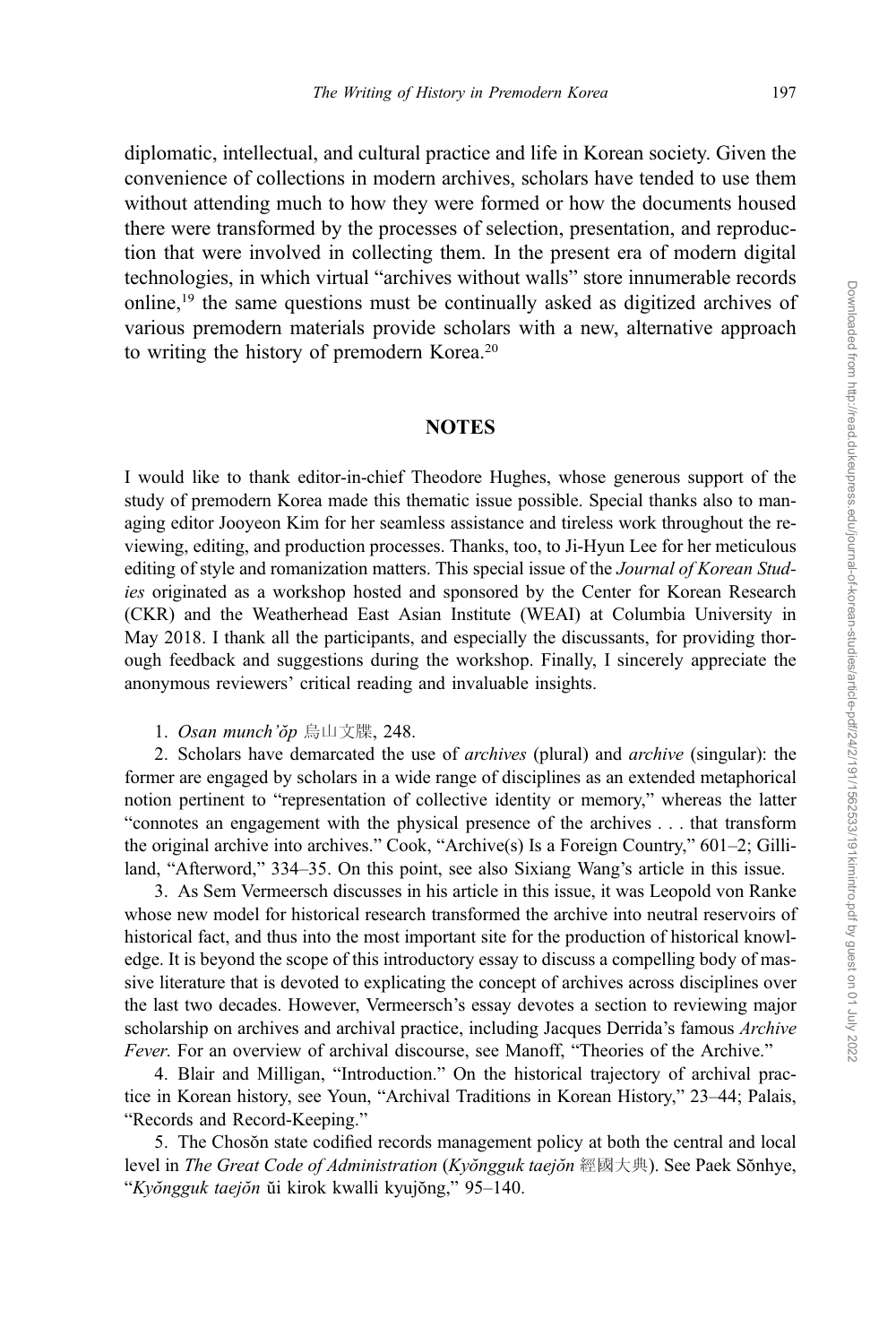6. The historian Oh, Hang Nyeong (O Hangnyŏng) juxtaposes the compiling process of the sillok with the extent of ritual practice. See Oh, "Meaning of Ritual Practices." For a comprehensive study of sillok from various angles of record-keeping practice in Chosŏn Korea, also see Oh, Sillok iran muŏt in'ga.

7. Walsham, "Social History," 13–14.

8. Ibid., 14. Eric Ketelaar also challenges the distinction between "active records" and "permanent archives" in a premodern context. See Ketelaar, "Records Out," 203–4.

9. Walsham, "Social History," 14.

10. Friedrich, Birth of the Archive, 7.

11. Burton, Archive Stories, 3.

12. Kim, "Chosŏn sidae chibang kwana esŏŭi kirok ŭi saengsan kwa pojon," 25–37. Along with local magistrates' offices, Buddhist temples and Confucian academies actively engaged in the production of documents and reproduction of various books. Ledgers of these locations, known as *chunggi* 重記, present a wide range of inventories of the archival holdings housed in their repositories.

13. These materials encompass both raw documents, such as household registers, as well as books.

14. For a detailed study of tŭngnok, see Yi, "Chosŏn tŭngnok kirok ŭi yuhyŏng kwa kŭ kwalli ch'egye."

15. Blair, Too Much to Know.

- 16. Palais, "Records and Record-Keeping."
- 17. Burton, Dwelling in the Archive, 26.
- 18. Walsham, "Social History," 29.
- 19. Cook, "Archival Science," 23.
- 20. Cha, "Digital Korean Studies," 227–44.

## WORKS CITED

- Blair, Ann. Too Much to Know: Managing Scholarly Information before the Modern Age. New Haven: Yale University Press, 2010.
- Blair, Ann, and Jennifer Milligan. "Introduction." Archival Science 7, no. 4 (2007): 289– 96.
- Burton, Antoinette, ed. Archive Stories: Facts, Fictions, and the Writing of History. Durham, NC: Duke University Press, 2005.

———. Dwelling in the Archive: Women Writing House, Home, and History in Late Colonial India. Oxford: Oxford University Press, 2003.

Cha, Javier. "Digital Korean Studies: Recent Advances and New Frontiers." Digital Library Perspective 34, no. 3 (2018): 227–44.

Cook, Terry. "Archival Science and Postmodernism: New Formulations for Old Concepts." Archival Science 1 (2001): 3–24.

———. "The Archive(s) Is a Foreign Country: Historians, Archivists, and the Changing Archival Landscape." Canadian Historical Review 90, no. 3 (2009): 497–534.

Friedrich, Markus. The Birth of the Archive: A History of Knowledge. Translated by John Noel Dillon. Ann Arbor: University of Michigan Press, 2018.